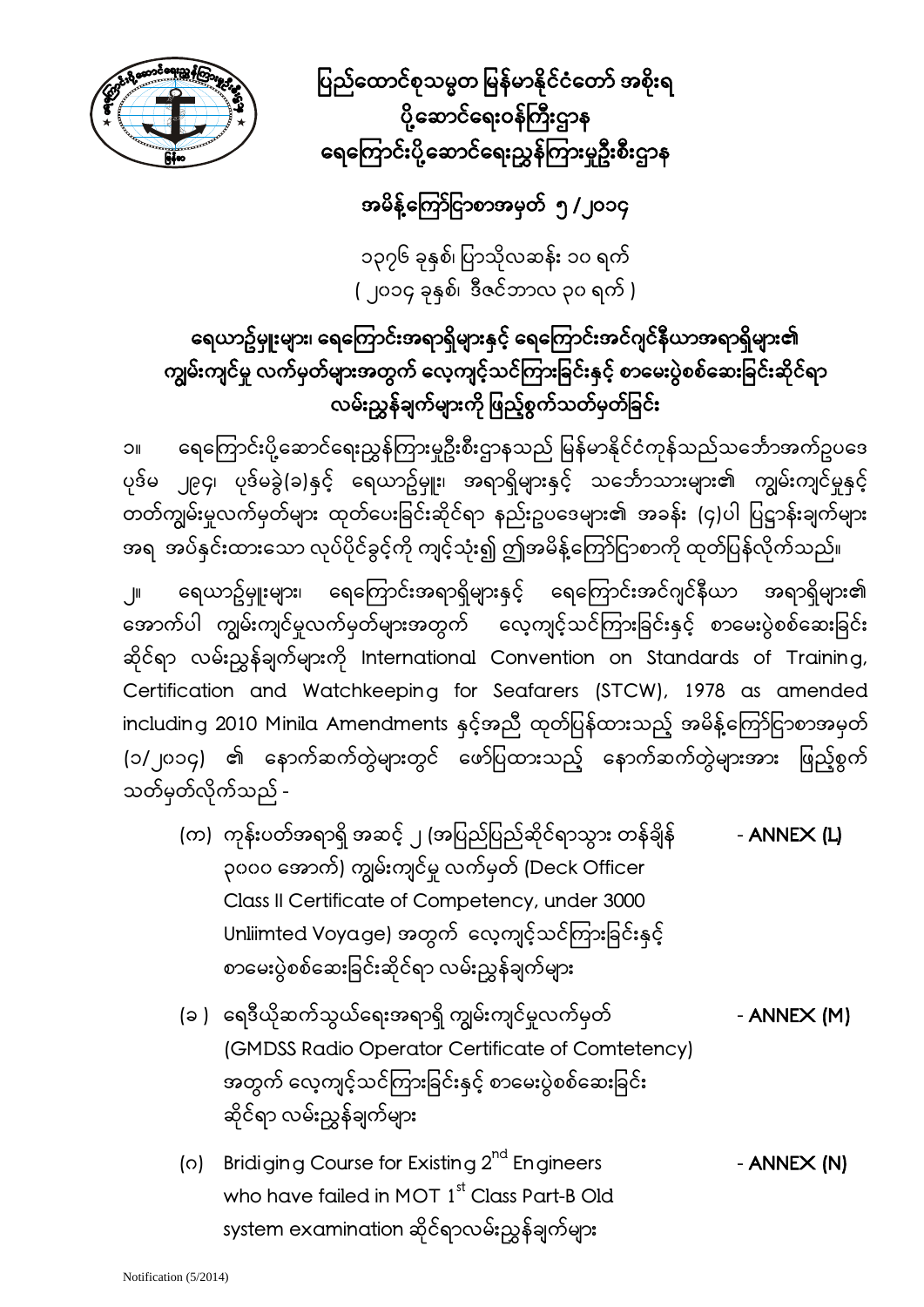- (ω) Bridiging Course for Existing OEW who ANNEX (O) have failed in MOT 2<sup>nd</sup> Class Part-B Old system examination ဆိုင်ရာလမ်းညွှန်ချက်များ
- (c) Bridiging Course for Existing Junior Engineer ANNEX (P) who have failed in OEW Old system examination ဆိုင်ရာလမ်းညွှန်ချက်များ

 (ပုံ)ေမာင်ေမာင်ဦး ညွှန်ကြားရေးမှူးချုပ် ရေကြောင်းပို့ဆောင်ရေးညွှန်ကြားမှုဦးစီးဌာန ပို့ဆောင်ရေးဝန်ကြီးဌာန

စာအမှတ်၊ အမိန့်ကြော်ငြာစာ/ရညန/ ၈၂၇ ရက်စွဲ၊ ၂၀၁၄ ခုနှစ်၊ ဒီဇင်ဘာလ ၃၀ ရက်

# ဖြန့်ဝေခြင်း

ြမန်မာနိုင်ငံေရေကြ ာင်းပညာတက္ကသိုလ် မြန်မာနိုင်ငံ ကုန်သွယ်ရေကြောင်းကောလိပ် ေရေကြ ာင်းဘက်ဆိုင်ရာ သင်တန်းဌာနများ ဦးဆောင်ညွှန်ကြားရေးမှူး ပုံနှိပ်ေရးနှင့် စာအုပ်ထုတ်ေဝေရးလုပ်ငန်း မြန်မာနိုင်ငံ ပြန်တမ်းအပိုင်း (၁)တွင် ထည့်သွင်း ကြေငှာ ပေးပါရန် မေတ္တာရပ်ခံချက်ဖြင့် ပေးပို့ပါသည်။

မိတ္တူကို-

ပို့ဆောင်ရေးဝန်ကြီးဌာန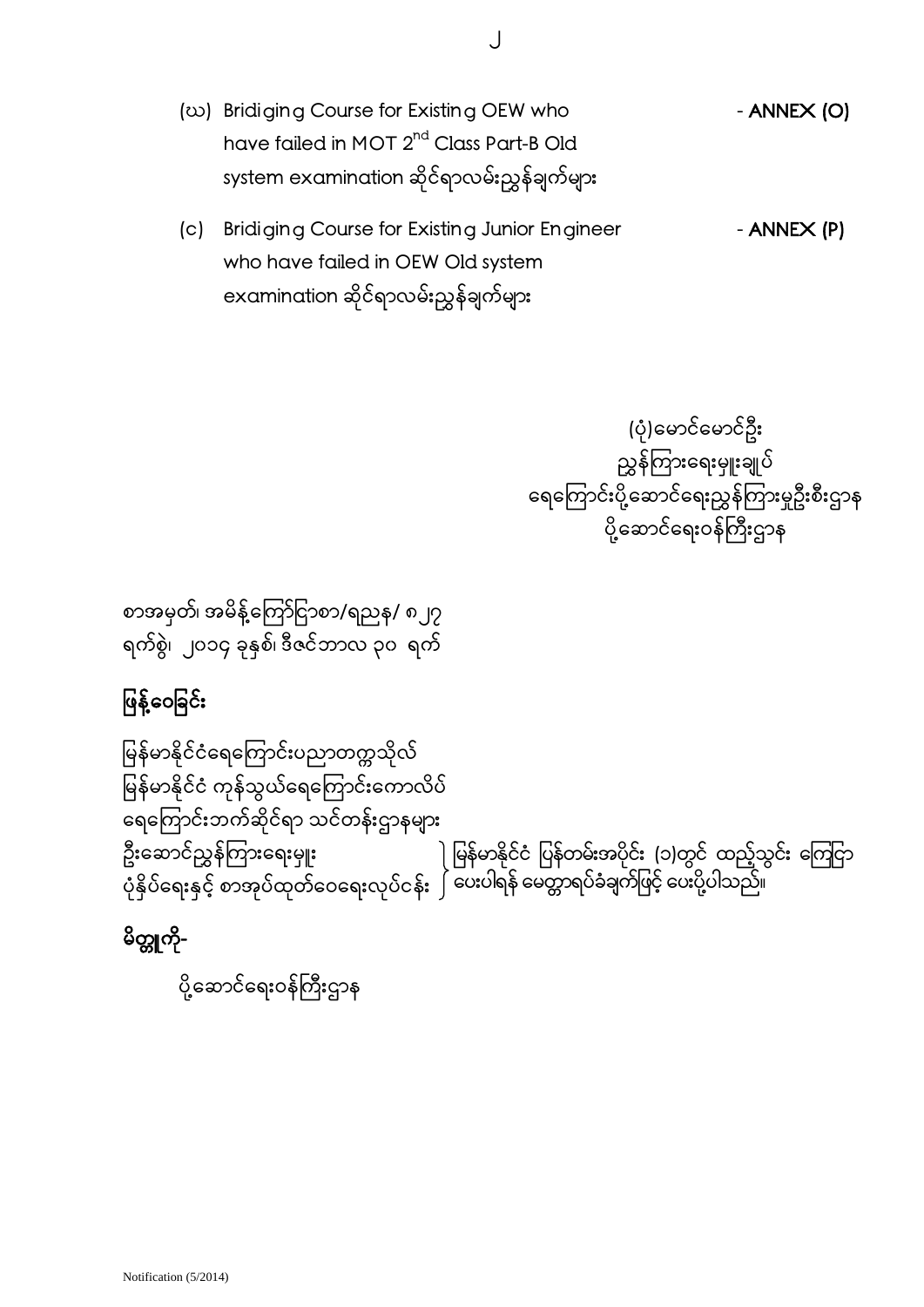#### **Guidance of Maritime Education, Training and Examination for Deck Officer Class II (Chief Mate on a seagoing ship of between 500 and 3,000 gross tonnag, Unlimited Voyage) Certificate of Competency. (STCW Convention 1978, as amended, Regulation II/2\*)**

The Examination for certification of **Deck Officer Class II** (Chief Mate on a seagoing ship of between 500 and 3,000 gross tonnage, unlimited voyage) consists of **Oral only**.

- 1. Every candidate for certification shall have approved seagoing service of not less than 12 months as an officer in charge of a navigational watch on ships of 500 gross tonnage or more while holding Deck Officer Class III Certificate of Competency.
- 2 The candidates who have successfully completed the approved Upgrading Course, as required by the standard of competence specified in section A-II/2 of the STCW Code for masters and chief mate on ships of between 500 and 3,000 gross tonnage, shall continue the Deck Officer Class II Oral Examination which shall be conducted by the Department of Marine Administration (DMA).
- 4. The Department of Marine Administration shall issue the Deck Officer Class II Certificate of Competency for Chief Mate on a seagoing ship of between 500 and 3,000 gross tonnage to the candidates who have successfully completed the Oral Examination as well as holding the respective valid Certificates of Proficiency which are required by the STCW Convention Regulations and the Code.

#### **SUMMARY OF TEACHING HOURS FOR DECK OFFICER CLASS II CERTIFICATE OF COMPETENCY COURSE (II/2\*)**

| No. | <b>Subjects</b>                                                                     | <b>Examination</b> | <b>Teaching</b><br>hours | <b>Total weeks</b> |
|-----|-------------------------------------------------------------------------------------|--------------------|--------------------------|--------------------|
| 1.  | Navigation/Voyage planning /<br>Routeing/                                           | Assessment         | 13                       |                    |
| 2.  | Cargo Handling & Stowage                                                            | Assessment         | 34                       |                    |
| 3.  | Ship Construction & Stability                                                       | Assessment         | 11.5                     | <b>22.5 Hours/</b> |
| 4.  | Maritime Legislative Requirements                                                   | Assessment         | 21.5                     | Week               |
| 5.  | Controlling the operation of ship and<br>care for persons on board /<br>Emergencies | Assessment         | 10                       |                    |
|     | <b>Total Teaching Hours</b>                                                         | 90                 | 4 - Weeks                |                    |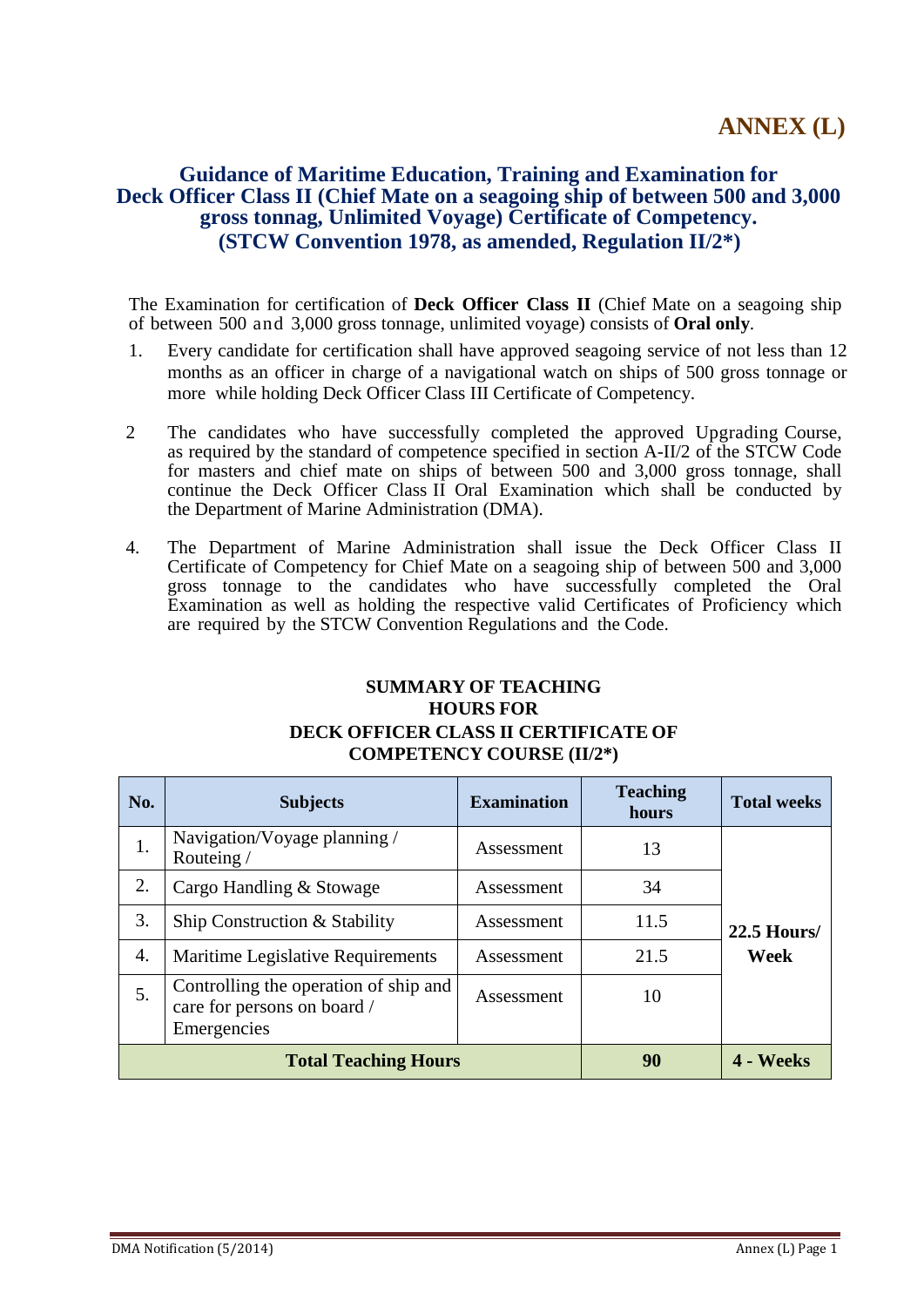## **Guidance of Maritime Education, Training and Examination for GMDSS Radio Operator Certificate of Competency. (STCW Convention 1978, as amended, Regulation IV/2)**

The Examination for certification of Radio Personnel complied with STCW Regulation IV/2 requirement consists of practical training, theory lectures and assessment of Written and Practical examinations.

- 1. Every candidate for certification shall:
	- (A) hold the at least Deck Officer Class III or Class IV or Class V certificate

or

hold the existing PMG  $2<sup>nd</sup>$ . Class Certificate issued by The Post and Telecommunication Department.

- (B) have completed General Operator's Certificate course for 2 weeks conducted in approved training centres with continuous assessment system for the following Radio subjects:
	- (1) Objective Test
	- (2) Subjective Test
	- (3) Practical Examination
- (C) have to continue the assessment Written Examination conducted by Training Centre for the following subjects in practical:
	- (1) VHF DSC
	- (2) MF/HF DSC
	- (3) INMARSAT C
	- (4) INMARSAT FLEET 77

 That Written Examination shall be administered, supervised and monitored by the Department of Marine Administration.

- 2. The candidates, who have successfully completed assessment in Practical Examination, shall have to sit the Written Examination conducted by the Department of Marine Administration.
- 3. The Department of Marine Administration shall issue General Operator's certificate to the candidates who have successfully completed the Examination as well as holding the respective valid Certificates of competency which are required by the STCW Convention Regulations and STCW Codes.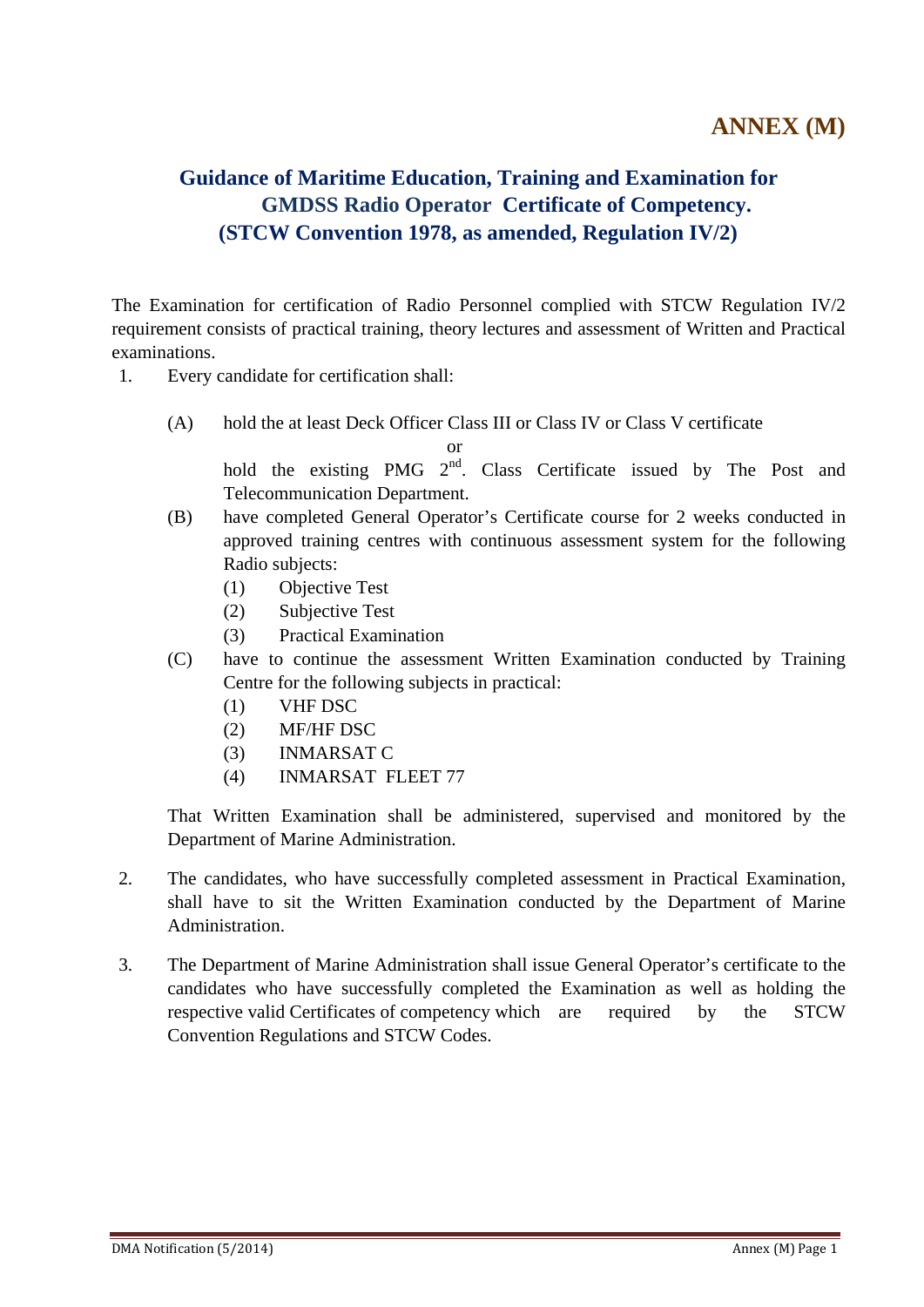#### **SUMMARY OF TEACHING HOURS FOR RADIO SUBJECTS**

| No. | <b>Subjects</b>               | <b>Teaching</b><br>hours | <b>Total</b><br>weeks |
|-----|-------------------------------|--------------------------|-----------------------|
|     | <i>Theory</i>                 |                          |                       |
| 1.  | <b>GMDSS</b>                  | $\mathbf{1}$             |                       |
| 2.  | SHIP'S ANTENNAS/PROPOGATION   | $\overline{2}$           |                       |
| 3.  | POWER SUPPLY/TEST             | $\mathbf{1}$             |                       |
| 4.  | <b>REGULATIONS</b>            | $\mathbf{1}$             |                       |
| 5.  | VHF TRAFFIC PROCEDURE         | $\mathbf{1}$             |                       |
| 6.  | MF HF TRAFFIC PROCEDURE       | $\mathbf{1}$             |                       |
| 7.  | DISTRESS SIGNAL/TRAFFIC       | 2                        |                       |
| 8.  | URGENCY/SYSTEMSAFETY TRAFFIC  | $\overline{2}$           |                       |
| 9.  | SAR EXERCISE (MODEL)          | $\mathbf{1}$             |                       |
| 10. | DSC SYSTEM DESCRIPTION        | $\overline{2}$           |                       |
| 11. | SAR PROCEDURE IN GMDSS        | $\mathbf{1}$             |                       |
| 12. | INMARSAT SYSTEM ESCRIPTION    | $\overline{2}$           |                       |
| 13. | NAVTEXSYSTEM DESCRIPTION      | $\mathbf{1}$             |                       |
| 14. | RADIOTELEX SYSTEM DESCRIPTION | $\mathbf{1}$             |                       |
| 15. | EPIRB/SART SYSTEM DESCRIPTION | $\mathbf{1}$             |                       |
| 16. | MARITIME MOBILE CHGARGES      | $\mathbf{1}$             |                       |
| 17. | THEORETICAL                   | $\overline{2}$           |                       |
| 18. | <b>GENERAL AIS/SSAS</b>       | $\mathbf{1}$             |                       |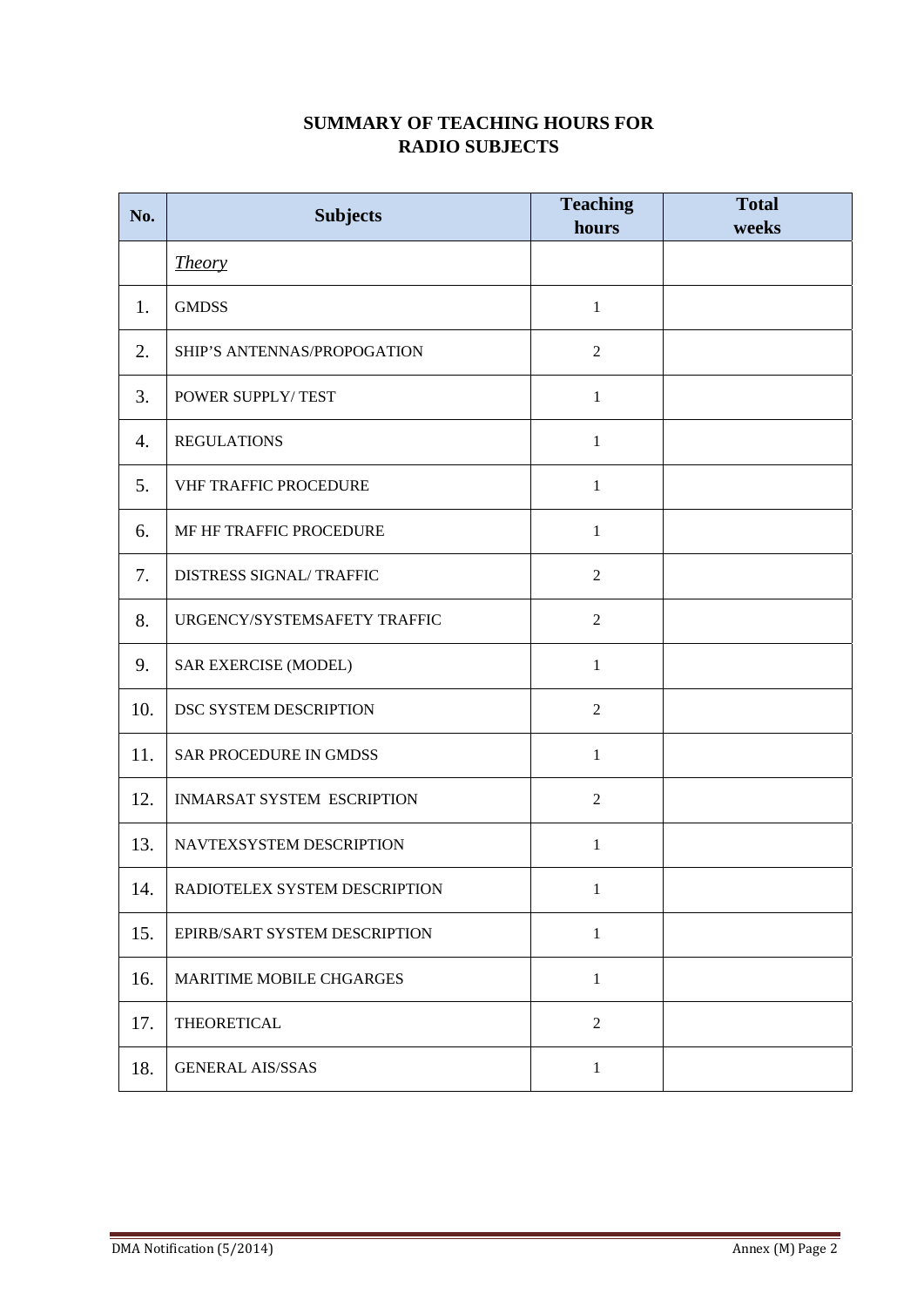| No. | <b>Subjects</b>                                                   | <b>Teaching</b><br>hours | <b>Total</b><br>weeks |
|-----|-------------------------------------------------------------------|--------------------------|-----------------------|
|     | <b>PRACTICAL</b>                                                  |                          |                       |
| 1.  | VHF DSC & RT PRACTICAL OPERATION                                  | $\mathbf{1}$             |                       |
| 2.  | MF/HF DSC, RT & NBDP PRACTICAL<br><b>OPERATION</b>                | 3                        |                       |
| 3.  | PUBLICATION IMO/ITU/ALRS                                          | $\mathbf{1}$             |                       |
| 4.  | SAR ECERCISE(DIFF SCENARIO                                        | $\overline{2}$           |                       |
| 5.  | DSC PRACTICAL OPERATION VHF, MF/HF FOR<br>URGENCY AND SAFETY CALL | $\overline{4}$           |                       |
| 6.  | <b>SAR PROCEDURE IN GMDSS</b>                                     | $\mathbf{1}$             |                       |
| 7.  | <b>INMARSAT B OPERATION</b>                                       | 3                        |                       |
| 8.  | <b>INMARSAT C OPERATION</b>                                       | $\overline{2}$           |                       |
| 9.  | <b>INMARSAT FLEET 77 OPERATION</b>                                | $\overline{2}$           |                       |
| 10. | NAVTEX PRACTICAL OPERATION                                        | $\mathbf{1}$             |                       |
| 11. | LIVE EQUIPMENT PRACTICAL OPERATION                                | $\overline{4}$           |                       |
| 12. | EPIRB/SART PRACTICAL OPERATION                                    | 1                        |                       |
| 13. | <b>MARITIME MOBILE CHGARGES</b>                                   | $\overline{2}$           |                       |
| 14. | <b>GENERAL AIS/SSAS</b>                                           | $\mathbf{1}$             |                       |
| 15. | PRACTICAL TEST                                                    | 6                        |                       |
| 16. | THEORICAL TEST                                                    | $\mathbf{2}$             |                       |
|     |                                                                   | 36                       |                       |
|     | <b>TOTAL</b>                                                      | <b>60 HRS</b>            | 2 WEEK                |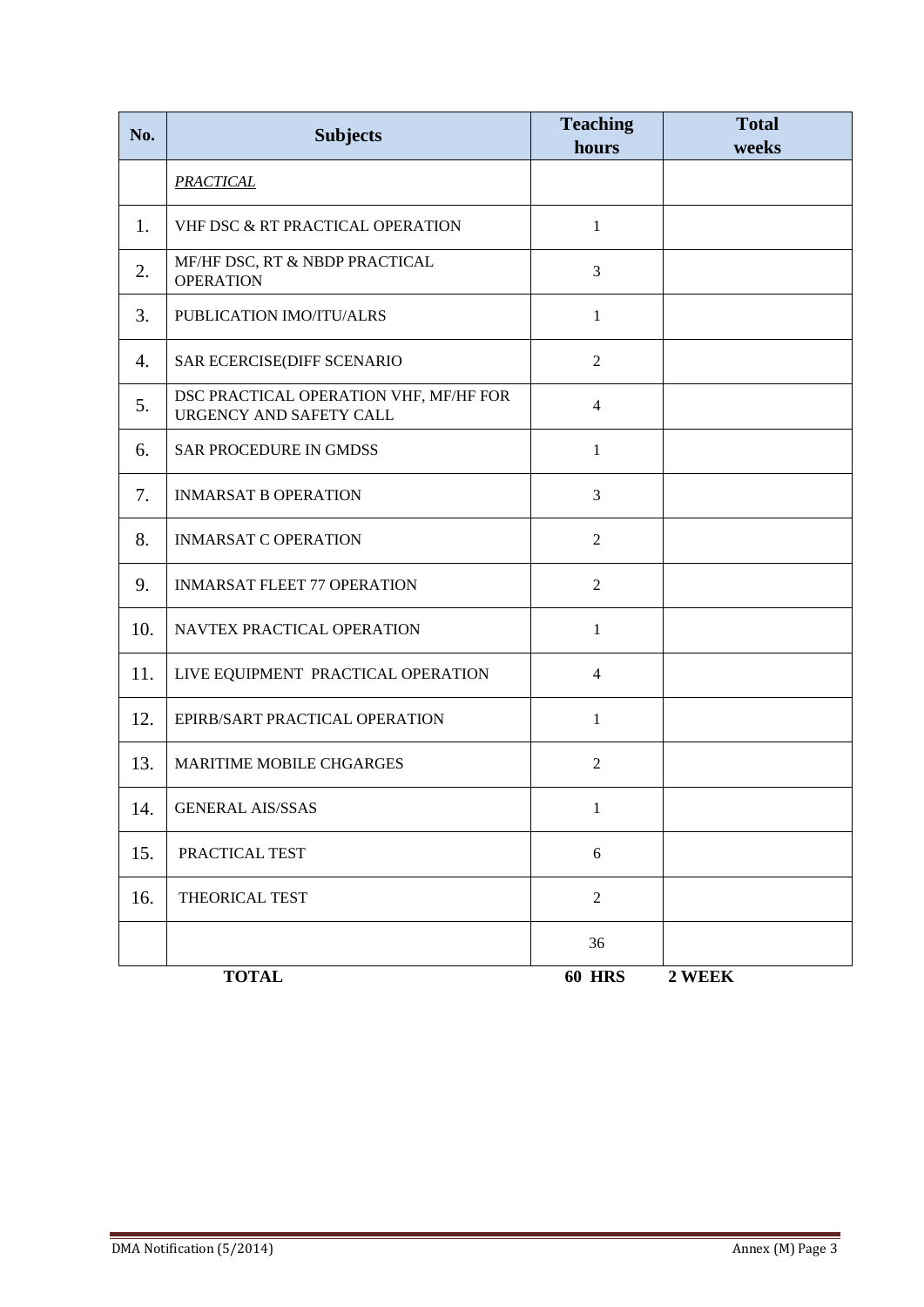#### **MODE AND MARKING SYSTEM FOR ASSESSMENT EXAMINATION THEORIETICAL EXAMINATION FOR GLOBAL MARITIME DISTRESS & SAFETY SYSTEM GOC CERTIFICATE**

| No. | <b>Subject</b>         | <b>Mode of</b><br><b>Examination</b> | <b>Duration of</b><br><b>Examination</b> | <b>Maximum</b><br>marks | Pass marks |
|-----|------------------------|--------------------------------------|------------------------------------------|-------------------------|------------|
| 1.  | <b>Objective Paper</b> | Written                              | 75 Minutes                               | 60                      | 40         |
| 2.  | Subjective Paper       | Written                              | 15 Minutes                               | 40                      | 30         |
|     |                        |                                      |                                          |                         |            |
|     |                        |                                      |                                          |                         |            |

### 5. Practical Examination system for Global Maritime Distress & Safety System (GOC Certificate)

| No. | <b>Subjects</b>         | <b>Mode of</b><br><b>Examination</b> | <b>Given</b><br>marks | <b>Passed</b><br><b>Marks</b> |
|-----|-------------------------|--------------------------------------|-----------------------|-------------------------------|
|     | <b>GMDSS Equipments</b> | Practical                            | 100                   | 70                            |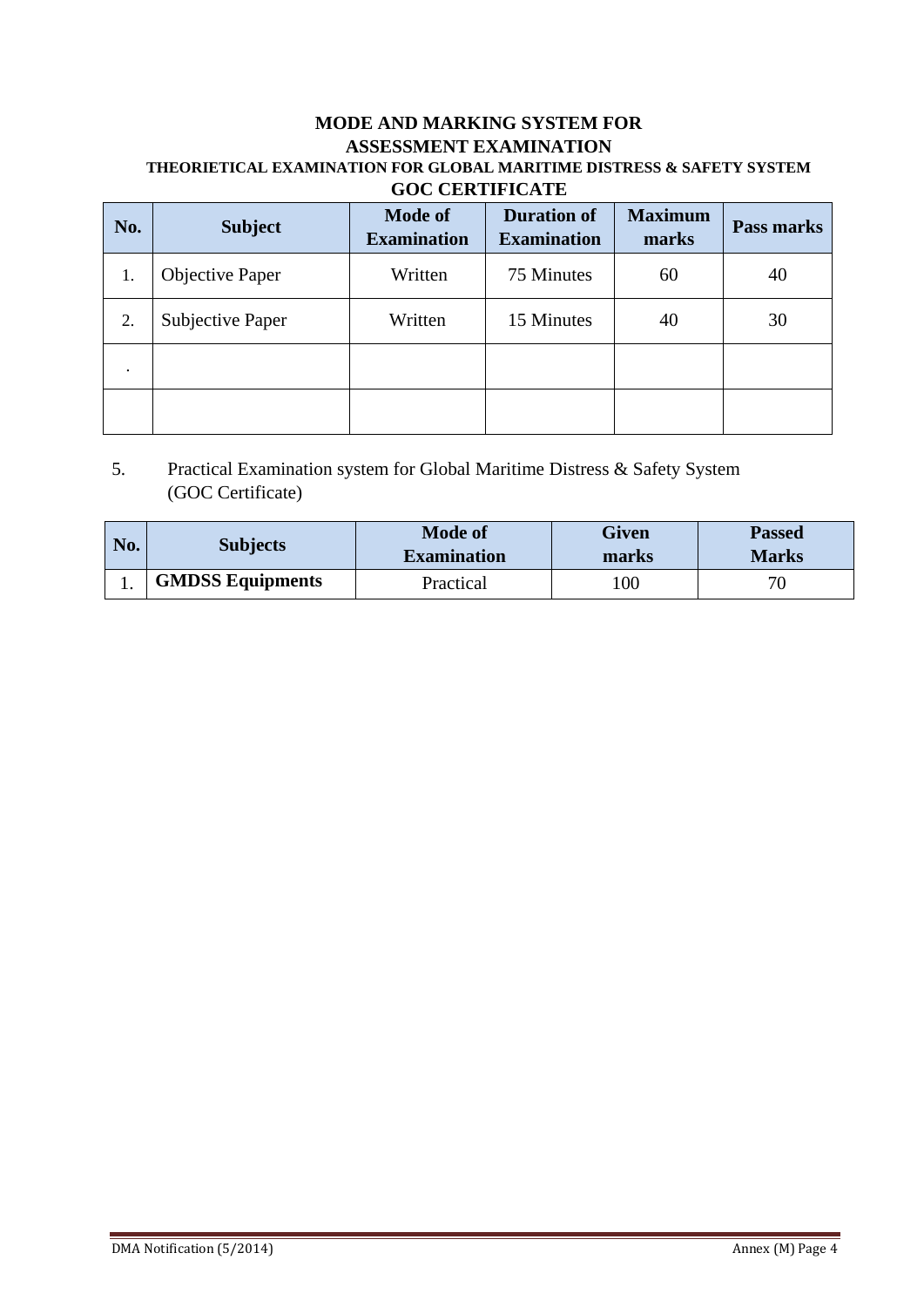## **Guidance of Maritime Education, Training and Examination for MEO Class I (Chief Engineer Officer on ships powered by main propulsion machinery of 3,000kW propulsion power or more) Certificate of Competency. (STCW Convention 1978 as amended, Regulation III/2)**

## *(Bridging Course for Existing 2nd Engineers who have failed in MOT 1st Class Part-B old system examination)*

MEO Class I Bridging course for existing  $2<sup>nd</sup>$  Engineers, who have failed in past MOT 1<sup>st</sup> Class Part-B old system examinations, consists of practical training, theory lectures, Written and Oral examinations.

- 1. Every candidate for certification shall:
	- (A) hold the  $2<sup>nd</sup>$  Engineer Officer certificate of competency issued by the Department of Marine Administration.
	- (B) have failed or comparted in past MOT  $1<sup>st</sup>$  Class part- B old system examination conducted by the Department of Marine Administration.
	- (C) have completed the MEO Class I Bridging Course for 2 months conducted in an approved training centres with continuous assessment system and course completion assessment examinations for the following **Marine Engineering Technology**  subjects:
		- (1) Marine Engineering Knowledge (General)
		- (2) Marine Engineering Knowledge (Motor)
		- (3) Marine Electro Technology
		- (4) Naval Architecture and Ship Construction

Assessment Examinations shall be administered, supervised and monitored by the Department of Marine Administration.

- 2. The candidates, who have successfully completed the MEO Class I Bridging course, shall have to continue the Written Examination conducted by Board of Examination for the subjects failed in past MOT 1<sup>st</sup> Class Part- B old system examinations and if he had failed in past MOT  $1<sup>st</sup>$  Class Part-B Oral old system examination have to re sit Chief Engineer Officer Oral Examination held by the Department of Marine Administration.
- 3. The candidates shall successfully completed the following Training Courses after passing the Chief Engineer Officer Oral Examination:
	- (A) Design Feature of High Voltage Installation Course; and
	- (B) Vessel Resources Management (VRM) Course.
- 4. The Department of Marine Administration shall issue Marine Engineer Officer Class I Certificate of Competency to the candidates who have successfully completed the Oral Examination as well as holding the respective valid Certificates of Proficiency which are required by the STCW Convention Regulations and Codes.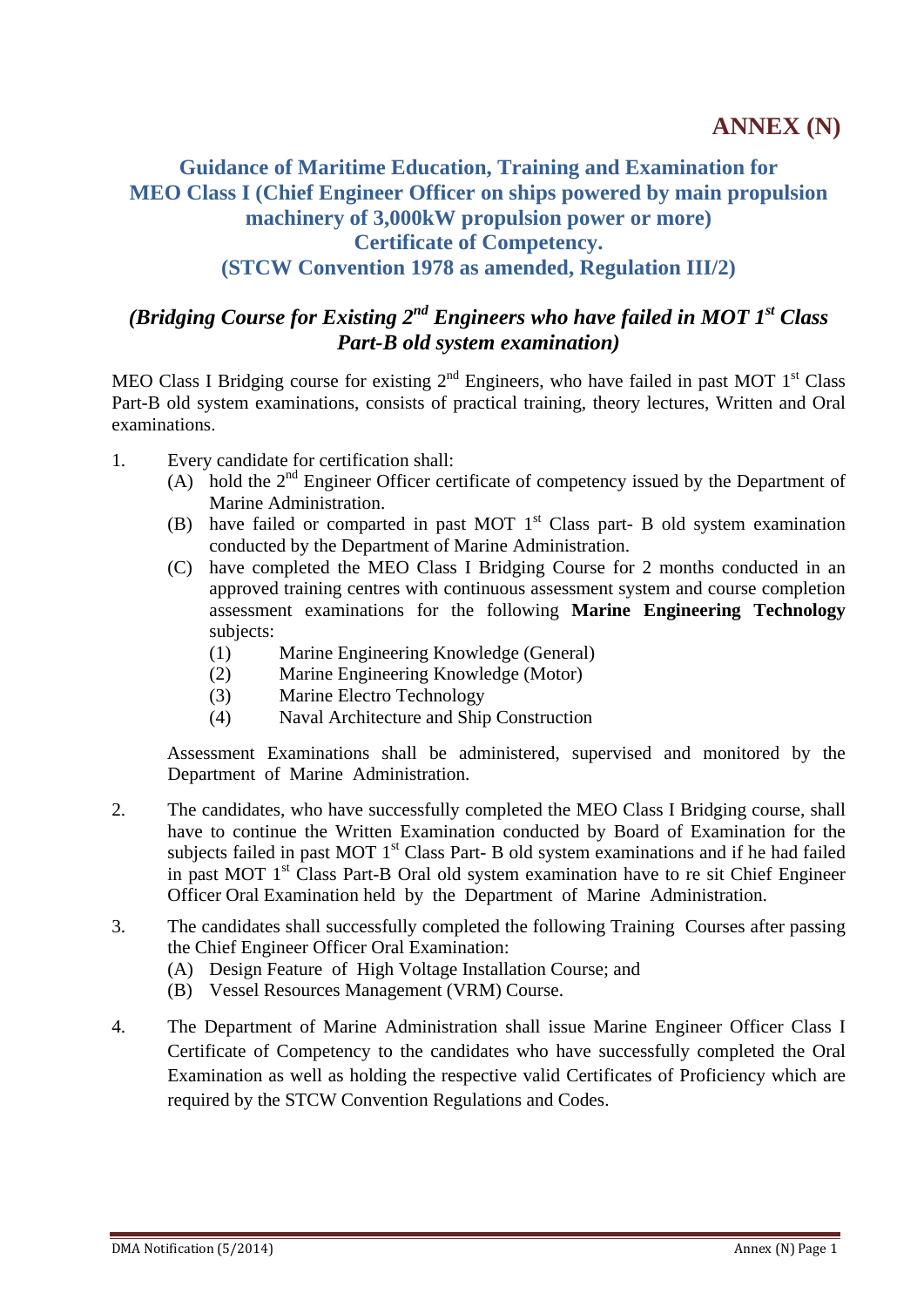#### **SUMMARY OF TEACHING HOURS FOR MARINE ENGINEERING TECHNOLOGY SUBJECTS**

| No.   | <b>Subjects</b>             | <b>Examination</b> | <b>Teaching</b><br>hours | <b>Total</b><br>weeks |
|-------|-----------------------------|--------------------|--------------------------|-----------------------|
| 1.    | Marine Engineering          | <b>BoE</b> Written | 84.5                     |                       |
|       | Knowledge (General)         | Exam               |                          |                       |
| 2.    | Marine Engineering          | <b>BoE</b> Written | 36.5                     |                       |
|       | Knowledge (Motor)           | Exam               |                          |                       |
|       | Marine Electro Technology   | <b>BoE</b> Written | 141.5                    |                       |
| 3.    |                             | Exam               |                          |                       |
|       | Naval Architecture and Ship | <b>BoE</b> Written |                          |                       |
| 4.    | Construction<br>Exam        |                    |                          |                       |
| Total |                             |                    | 9 weeks                  | 2 months              |

#### **MODE AND MARKING SYSTEM FOR MARINE ENGINEER OFFICER CLASS I CoC EXAMINATION**

| No. | <b>Subject</b>                                     | <b>Mode of</b><br><b>Examination</b> | <b>Duration of</b><br><b>Examination</b> | <b>Maximum</b><br>marks | <b>Pass</b><br>marks |
|-----|----------------------------------------------------|--------------------------------------|------------------------------------------|-------------------------|----------------------|
| 1.  | Marine Engineering<br>Knowledge (General)          | <b>BoE</b> Written                   | 3 Hours                                  | 100                     | 50                   |
| 2.  | Marine Engineering<br>Knowledge (Motor)            | <b>BoE</b> Written                   | 3 Hours                                  | 100                     | 50                   |
| 3.  | Marine Electro<br>Technology                       | <b>BoE</b> Written                   | 3 Hours                                  | 100                     | 50                   |
| 4.  | Naval Architecture and<br><b>Ship Construction</b> | <b>BoE</b> Written                   | 3Hours                                   | 100                     | 50                   |

#### 5. Oral Examination system for Marine Engineering Technology subjects

| No. | <b>Subjects</b>                                  | <b>Mode of</b><br><b>Examination</b> | <b>Given</b><br>marks | <b>Passed</b><br>marks |
|-----|--------------------------------------------------|--------------------------------------|-----------------------|------------------------|
| ı.  | Marine Engineering<br><b>Technology Subjects</b> | Oral                                 | 100                   | 90                     |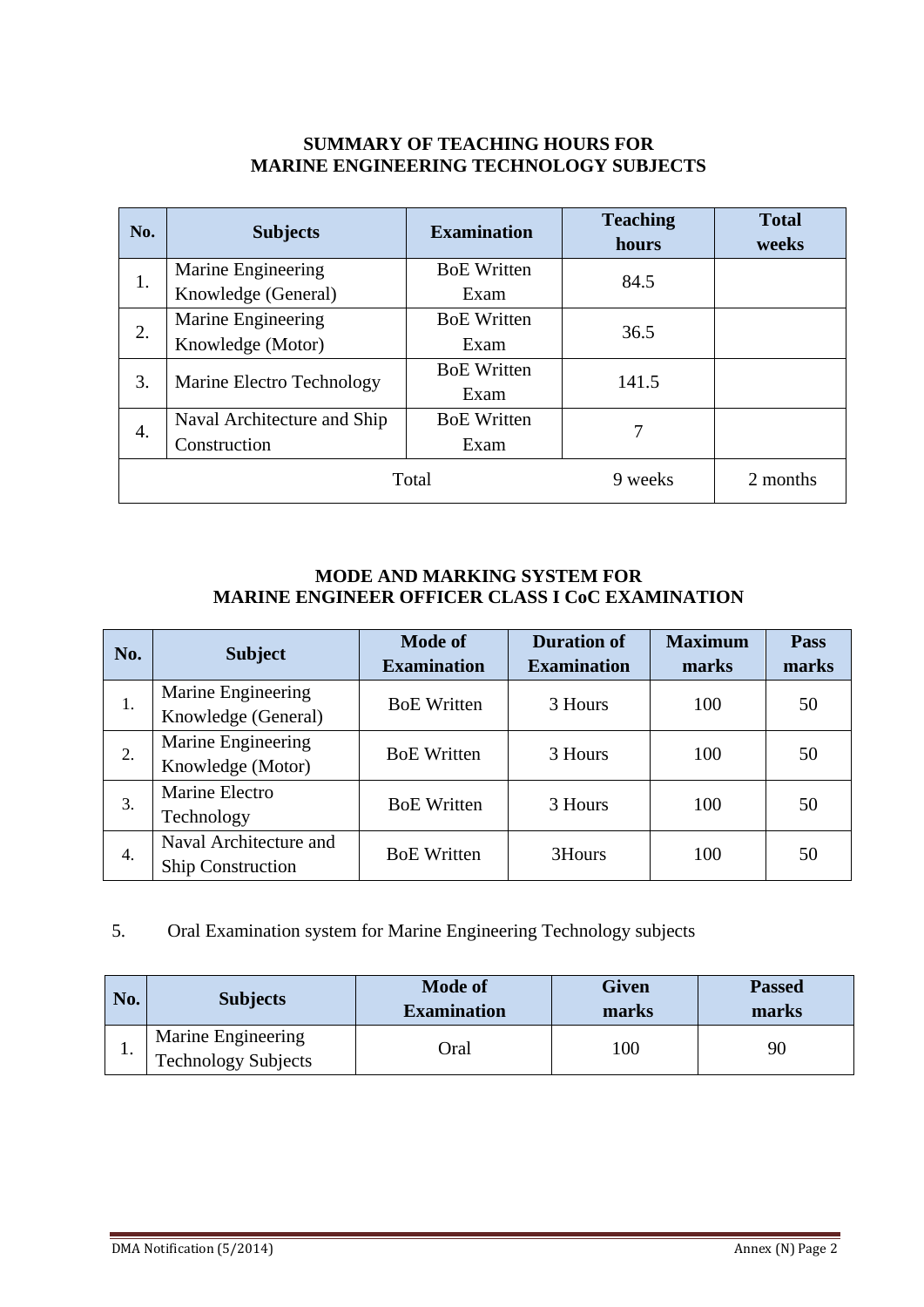## **Guidance of Maritime Education, Training and Examination for MEO Class II (Second Engineer Officer on ships powered by main propulsion machinery of 3,000kW propulsion power or more) Certificate of Competency. (STCW Convention 1978 as amended, Regulation III/2)**

## *(Bridging Course for Existing OEW who have failed in MOT 2nd Class Part – B old system examination)*

MEO Class II Bridging course for existing OEW, who have failed in past MOT 2<sup>nd</sup> Class Part - B old system examinations, consists of practical training, theory lectures and Written & Oral examinations.

- 1. Every candidate for certification shall:
	- (A) hold the Officer In charge of an Engineering Watch certificate of competency issued by the Department of Marine Administration.
	- (B) have failed or comparted in past MOT  $2<sup>nd</sup>$  class part-B old system examination conducted by the Department of Marine Administration.
	- (C) have completed the MEO Class II Bridging Course for 4 months conducted in an approved training centres with continuous assessment system and course completion assessment examinations for the following **Marine Engineering Technology** and **Marine Engineering Sciences** subjects:
		- (1) Marine Engineering Knowledge (General)
		- (2) Marine Engineering Knowledge (Motor)
		- (3) Marine Electro Technology
		- (4) Naval Architecture and Ship Construction
		- (5) Thermodynamic and Heat Transmission
		- (6) Mechanics and Hydromechanics

Assessment Examinations shall be administered, supervised and monitored by the Department of Marine Administration.

- 2. The candidates, who have successfully completed the MEO Class II Bridging course, shall have to continue the Written Examination conducted by Board of Examination for the Marine Engineering Technology subjects failed in past MOT  $2<sup>nd</sup>$  Class Part - B old system examinations and if he had failed in past MOT 2<sup>nd</sup> Class Part - B old system Oral examination have to re sit  $2<sup>nd</sup>$  Engineer Officer Oral Examination held by the Department of Marine Administration.
- 3. The candidates shall successfully completed the following Training Courses after passing the Oral Examination:
	- (A) Design Feature of High Voltage Installation Course; and
	- (B) Vessel Resources Management (VRM) Course.
- 4. The Department of Marine Administration shall issue Marine Engineer Officer Class II Certificate of Competency to the candidates who have successfully completed the Oral Examination as well as holding the respective valid Certificates of Proficiency which are required by the STCW Convention Regulations and Codes.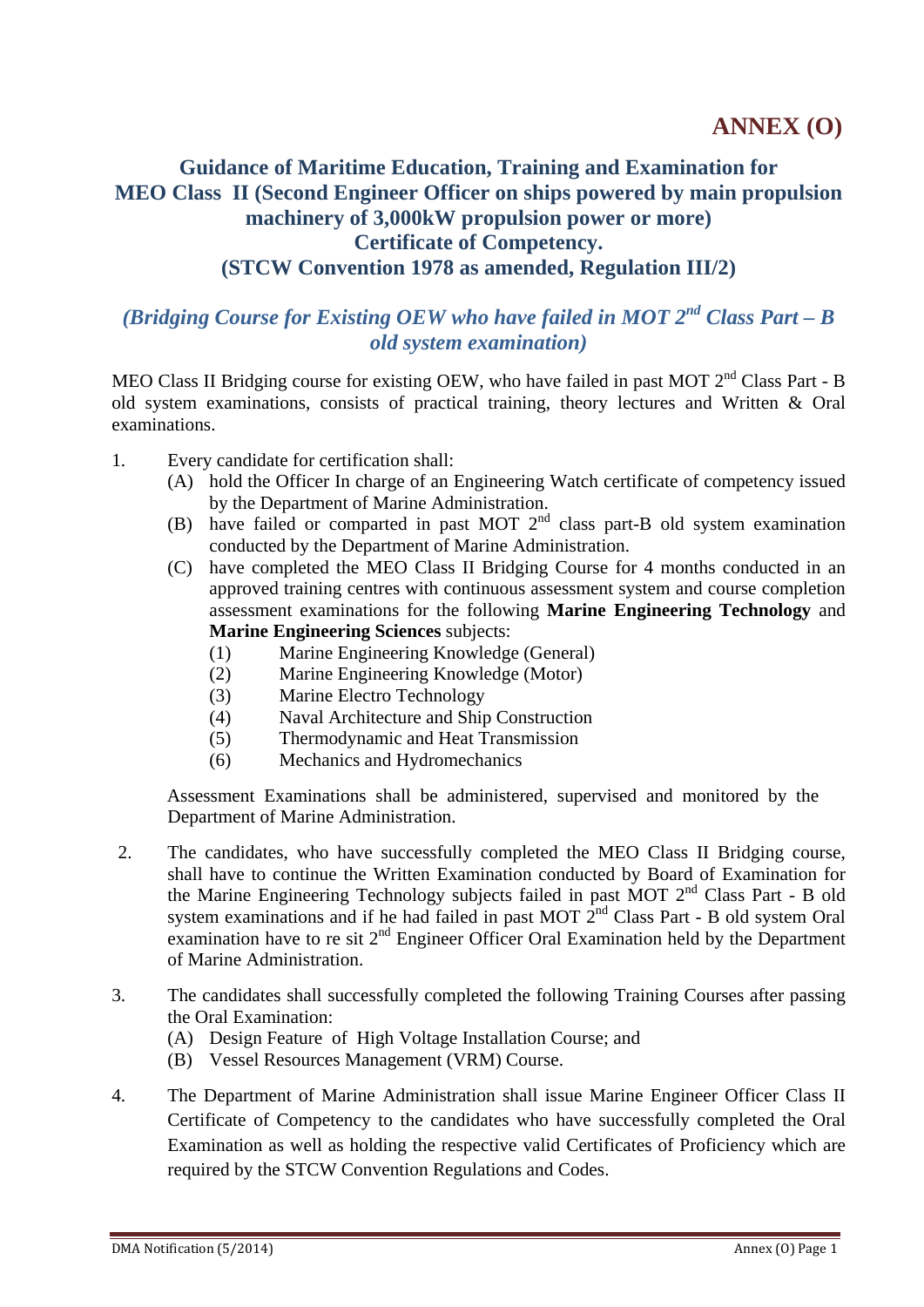#### **SUMMARY OF TEACHING HOURS FOR MARINE ENGINEERING TECHNOLOGY SUBJECTS**

| No. | <b>Subjects</b>             | <b>Examination</b> | <b>Teaching</b><br>hours | <b>Total</b><br>weeks |
|-----|-----------------------------|--------------------|--------------------------|-----------------------|
|     | Marine Engineering          | <b>BoE Written</b> | 69                       |                       |
| 1.  | Knowledge (General)         | Exam               |                          |                       |
|     | Marine Engineering          | <b>BoE</b> Written | 43                       |                       |
| 2.  | Knowledge (Motor)           | Exam               |                          |                       |
| 3.  |                             | <b>BoE</b> Written | 180                      |                       |
|     | Marine Electro Technology   | Exam               |                          |                       |
|     | Naval Architecture and Ship | <b>BoE</b> Written | 47                       |                       |
| 4.  | Construction                | Exam               |                          |                       |
|     |                             | <b>Total weeks</b> | 11.3                     | 2.6 months            |

(A) Marine Engineering Technology subjects

#### (B) Engineering Sciences subjects

| No. | <b>Subjects</b>         | <b>Examination</b> | <b>Teaching</b><br>hours | <b>Total</b><br>weeks |
|-----|-------------------------|--------------------|--------------------------|-----------------------|
|     | Thermodynamics and Heat | Training Centre's  | 90                       |                       |
| 1.  | Transmission            | Written Exam       |                          |                       |
| 2.  | Mechanics and           | Training Centre's  | 90                       |                       |
|     | Hydrodynamics           | Written Exam       |                          |                       |
|     |                         | Total weeks        | h                        | 1.4 months            |

#### **MODE AND MARKING SYSTEM FOR MARINE ENGINEER OFFICER CLASS II CoC EXAMINATION**

(A) Marine Engineering Technology Subjects

| No. | <b>Subject</b>                                     | <b>Mode of</b><br><b>Examination</b> | <b>Duration of</b><br><b>Examination</b> | <b>Maximum</b><br>marks | Pass<br>marks |
|-----|----------------------------------------------------|--------------------------------------|------------------------------------------|-------------------------|---------------|
| 1.  | Marine Engineering<br>Knowledge (General)          | <b>BoE</b> Written                   | 3 Hours                                  | 100                     | 50            |
| 2.  | Marine Engineering<br>Knowledge (Motor)            | <b>BoE</b> Written                   | 3 Hours                                  | 100                     | 50            |
| 3.  | Marine Electro<br>Technology                       | <b>BoE</b> Written                   | 3 Hours                                  | 100                     | 50            |
| 4.  | Naval Architecture and<br><b>Ship Construction</b> | <b>BoE</b> Written                   | 3 Hours                                  | 100                     | 50            |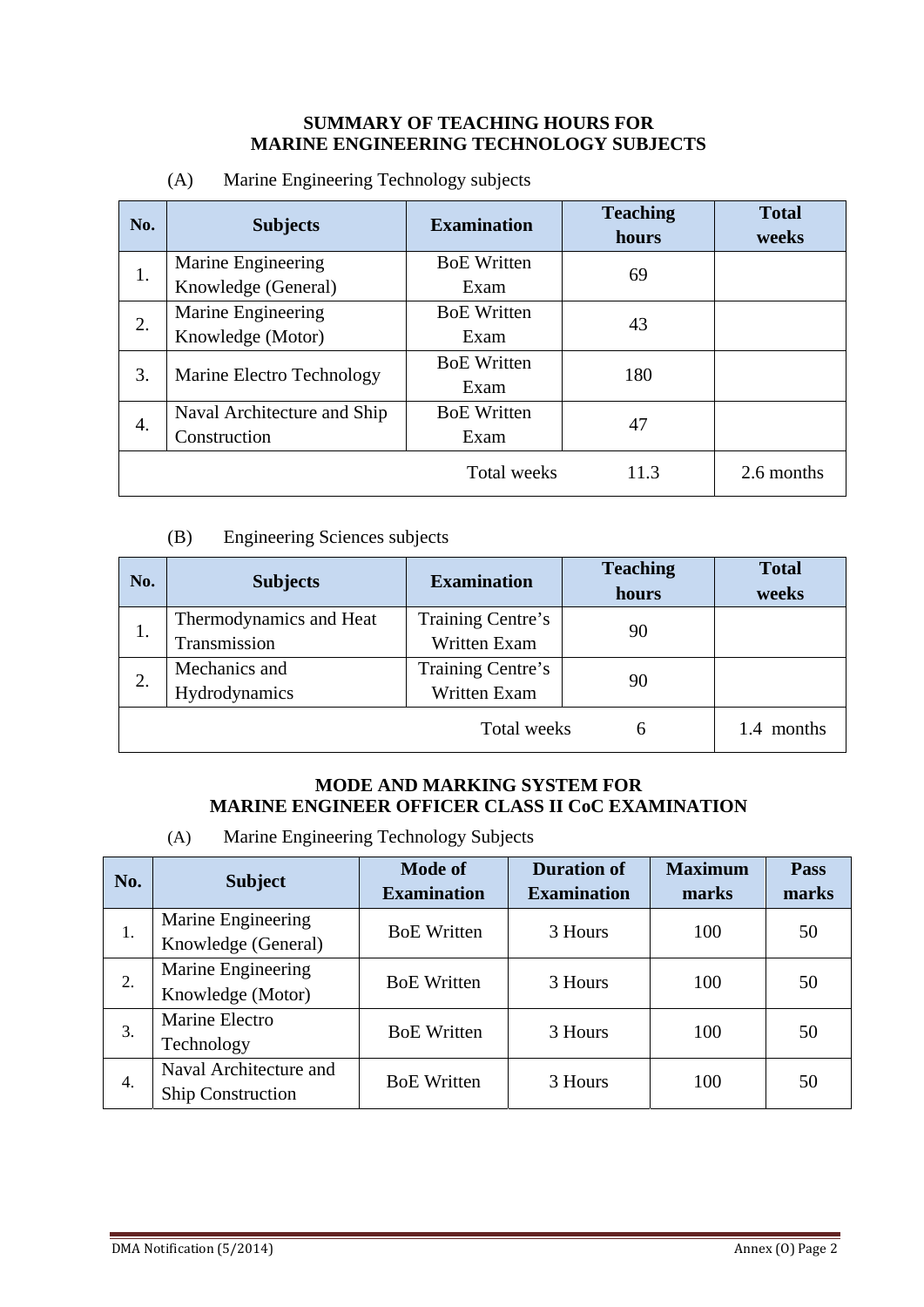## (B) Marine Engineering Sciences Subjects

| No. | <b>Subject</b>                                 | <b>Mode of</b><br><b>Examination</b> | <b>Duration of</b><br><b>Examination</b> | <b>Maximum</b><br>marks | Pass<br>marks |
|-----|------------------------------------------------|--------------------------------------|------------------------------------------|-------------------------|---------------|
| 1.  | Thermodynamics and<br><b>Heat Transmission</b> | Training Centre's<br>Written         | 3 Hours                                  | 100                     | 50            |
| 2.  | Mechanics and<br>Hydrodynamics                 | Training Centre's<br>Written         | 3 Hours                                  | 100                     | 50            |

## (C) Oral Examination system for Marine Engineering Technology Subjects

| No. | <b>Subjects</b>                           | <b>Mode of</b><br><b>Examination</b> | <b>Given</b><br>marks | <b>Passed</b><br>marks |
|-----|-------------------------------------------|--------------------------------------|-----------------------|------------------------|
| . . | Marine Engineering<br>Technology Subjects | Oral                                 | 100                   | 90                     |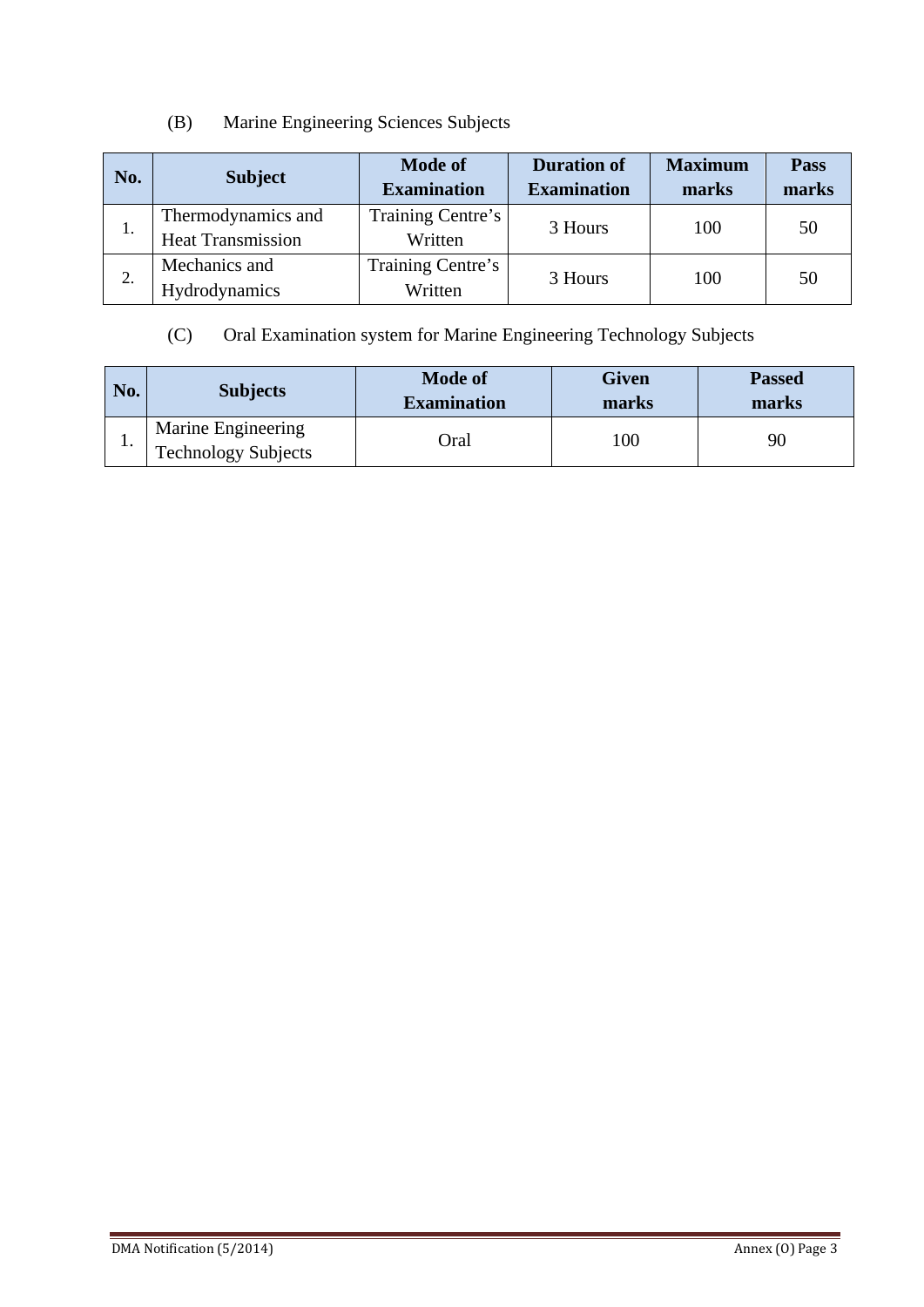### **Guidance of Maritime Education, Training and Examination for MEO Class III (Officer In charge of an Engineering Watch on ships powered by main propulsion machinery of 3,000kW propulsion power or more) Certificate of Competency. (STCW Convention 1978 as amended , Regulation III/1)**

### *(Bridging Course for Existing Junior Engineer who have failed in OEW old system examination)*

MEO Class III Bridging course for existing Junior Engineers, who have failed in past OEW old system examinations, consists of practical training, theory lectures, Written and Oral examinations.

- 1. Every candidate for certification shall:
	- (A) hold the Junior Engineer Fit certificate issued by the Department of Marine Administration.
	- (B) have failed or comparted in past OEW old system examination conducted by the Department of Marine Administration.
	- (C) have completed the MEO Class III Bridging Course for 3 months conducted in an approved training centres with continuous assessment system and course completion assessment examinations for the following **Marine Engineering Technology**  subjects:
		- (1) Marine Engineering Knowledge (General)
		- (2) Marine Engineering Knowledge (Motor)
		- (3) Marine Electro Technology
		- (4) Naval Architecture and Ship Construction

 Assessment Examinations shall be administered, supervised and monitored by the Department of Marine Administration.

- 2. The candidates, who have successfully completed the MEO Class III Bridging course, shall have to continue the Written Examination conducted by Board of Examination for the Marine Engineering Technology subjects failed in past OEW old system examinations and if he had failed in past OEW old system Oral examination have to re sit OEW Oral Examination held by the Department of Marine Administration.
- 3. The candidates shall successfully completed the following Training Courses after passing the Oral Examination:
	- (A) Operational Principles of High Voltage Installation Course; and
	- (B) Engine Room Resources Management (ERM) Course.
- 4. The Department of Marine Administration shall issue OEW Certificate of Competency to the candidates who have successfully completed the Oral Examination as well as holding the respective valid Certificates of Proficiency which are required by the STCW Convention Regulations and Codes.